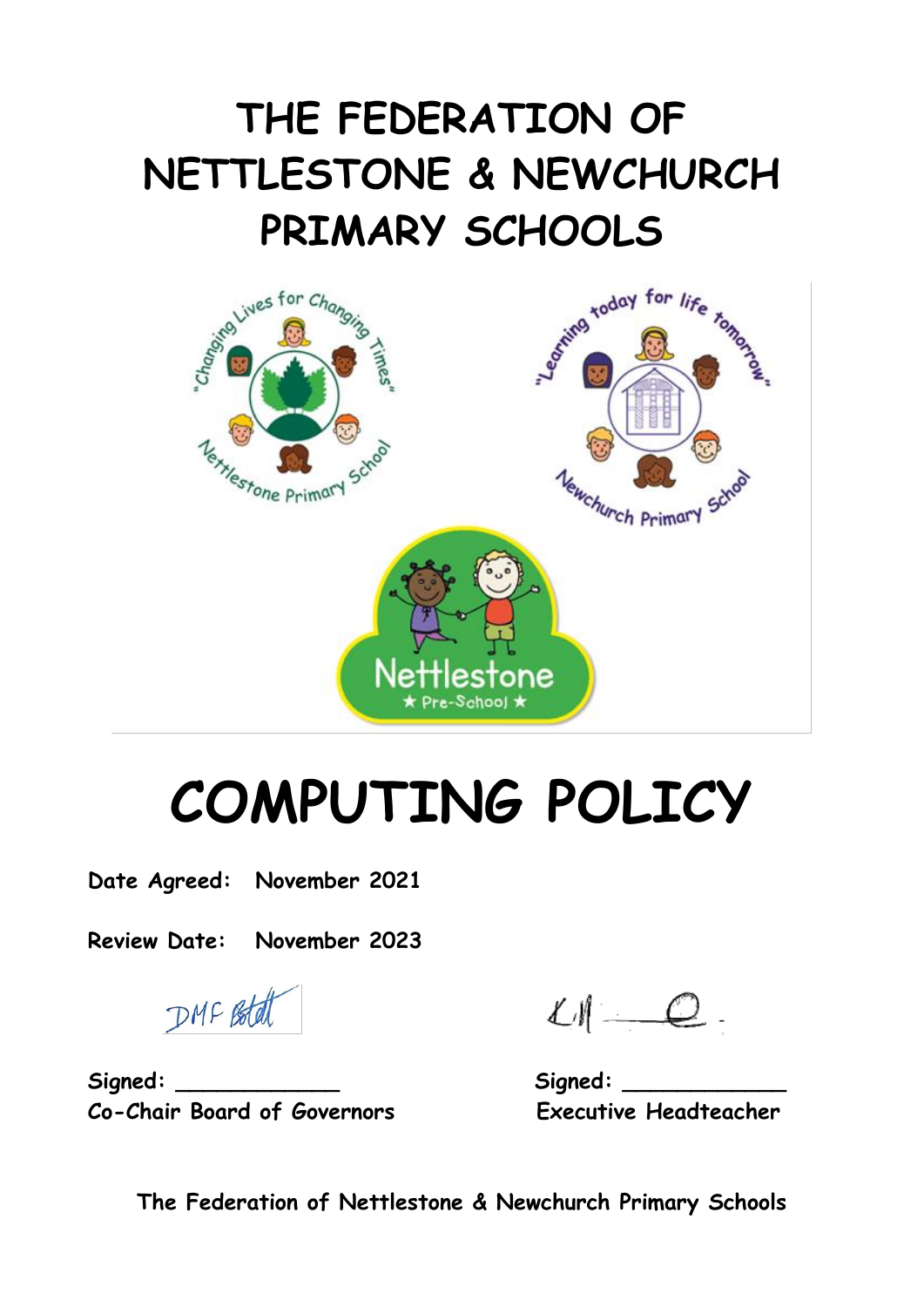| З.<br>2<br>Revision | Issued<br>Date   | ଛ<br>Prepared | ु<br>Appr | Comments                                                                               | Policy owned by LR |
|---------------------|------------------|---------------|-----------|----------------------------------------------------------------------------------------|--------------------|
|                     | <b>July 2016</b> | AC/AT         | A & S     | New Policy                                                                             |                    |
| 2                   | <b>July 2017</b> | AC/AT         |           | Minor updates                                                                          |                    |
| 3                   | <b>July 2018</b> | LR.           |           | No changes                                                                             |                    |
| 4                   | <b>July 2020</b> | LR            |           | No changes                                                                             |                    |
| 5                   | November 2021    | LR.           |           | Minor updates (including reference to Digital<br>Literacy when E-Safety is mentioned). |                    |

*All the governors and staff of The Federation of Nettlestone & Newchurch Primary Schools are committed to sharing a common objective to help keep the children and staff of the school community safe. We ensure that consistent effective safeguarding procedures are in place in order to support families, children and staff of the school.*

# Our Vision

We see Computing as an integral part of teaching and learning and see it playing a significant role in the education of all children in our school. Computing underpins today's modern lifestyle and it is essential that all pupils gain the confidence and ability that they need in this subject to prepare them for the challenge of a rapidly developing and changing technological world. The use of Computing will also enhance and extend children's learning across the whole curriculum whilst contributing to motivation and the development of social skills. To provide appropriate, fully integrated and supported Computing resources in order that the highest level of education can be offered to all pupils together with the efficient support of administrative and financial functions. When possible, we aim to utilise the most up to date Computing resources and recognize the need to remain aware of the potential uses of any emerging technologies. In addition, we hope to utilise existing resources both within the school and the wider community.  $\frac{2}{3}$ <br>  $\frac{2}{3}$ <br>  $\frac{1}{3}$ <br>  $\frac{1}{3}$ <br>  $\frac{2}{3}$ <br>  $\frac{1}{3}$ <br>  $\frac{1}{3}$ <br>  $\frac{1}{3}$ <br>  $\frac{1}{3}$ <br>  $\frac{1}{3}$ <br>  $\frac{1}{3}$ <br>  $\frac{1}{3}$ <br>  $\frac{1}{3}$ <br>  $\frac{1}{3}$ <br>  $\frac{1}{3}$ <br>  $\frac{1}{3}$ <br>  $\frac{1}{3}$ <br>  $\frac{1}{3}$ <br>  $\frac{1}{3}$ <br>  $\frac{1}{3}$ <br>

# At Nettlestone and Newchurch Primary School our aims for Computing are that:

• Children have a positive experience of Computing, appreciate its relevance in our society and that they see it as an essential tool for learning, communication, finding information and for controlling and understanding their environment;

• Computing be presented as a creative and fascinating process in which children are encouraged to use their own initiative, imagination, reasoning and investigative skills;

• All children become thoughtful users of Computing and develop their Computing capability to the best of their ability.

• Children learn to use Computing to support their learning, both individually and collaboratively.

#### Resources.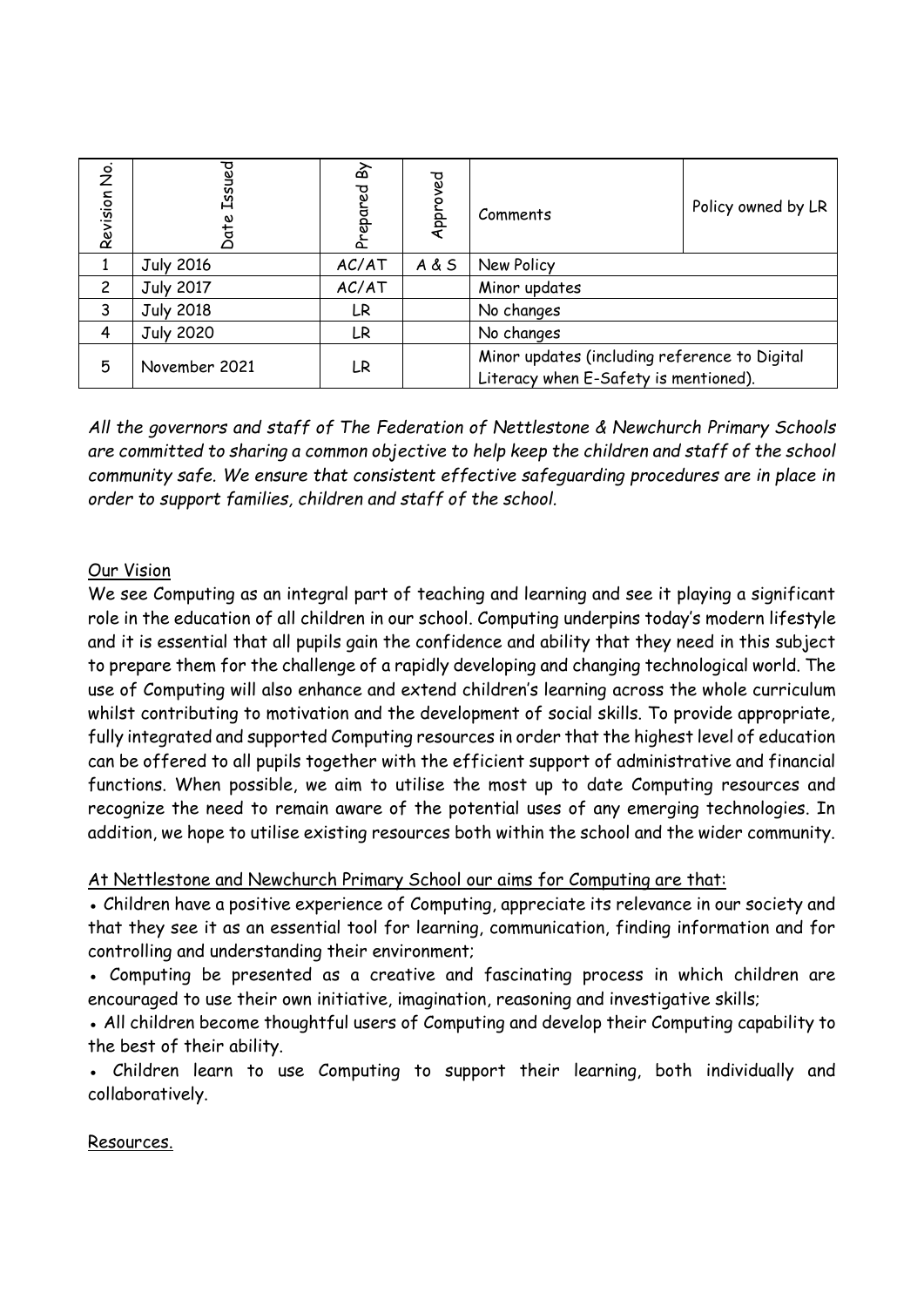The Federation is committed to providing a high standard of equipment to be used by staff and children and supports this by appropriate levels of funding in the annual budget.

# Equal Opportunities.

All pupils regardless of race, gender or ability should have the opportunity to develop IT capability. We ensure that all our pupils:

- 1. have equal access to IT resources
- 2. have equal opportunities to develop IT capability
- 3. use software which is appropriate to their ability.

# Computing Across the curriculum.

The Computing resources, particularly the laptops, interactive whiteboards, tablets and digital cameras allow teachers to use Computing to support lessons across the curriculum. Coordinators work in partnership to ensure that appropriate software is available throughout the Federation.

# Computing In line with the development of the National Curriculum (2014)

The Federation will include dedicated 'Computing' lessons across the school. The children will be exposed to a greater range of technical vocabulary and given the opportunity write their own programs/algorithms. They will also have a greater understanding of computer networks including the internet.

# E-Safety (Digital Literacy)

E-Safety plays a much more prominent role (See E-Safety policy for further details) in line with the changing nature of the world our children are growing up in.

# Training and Professional Development

The Computing coordinator will discuss with colleagues their INSET needs, and either provide the relevant training or suggest courses for them to attend.

# Health and Safety

It is the responsibility of staff to ensure that classroom Computing equipment is stored safely and securely. Food and drink should not be consumed near Computing equipment. All children are encouraged to be thoughtful users of Computing and under supervision will help with setting and putting laptop computers and tablets away. Staff should ensure that the children are seated at the computers comfortably and be aware of the dangers of continuous use (e.g. eye/wrist strain etc).

#### Use of the Internet

The Internet is a potential source of offensive or upsetting material and staff should always supervise children when they are accessing information via the Internet, particularly when searching for images. The service provider does filter information but staff are ultimately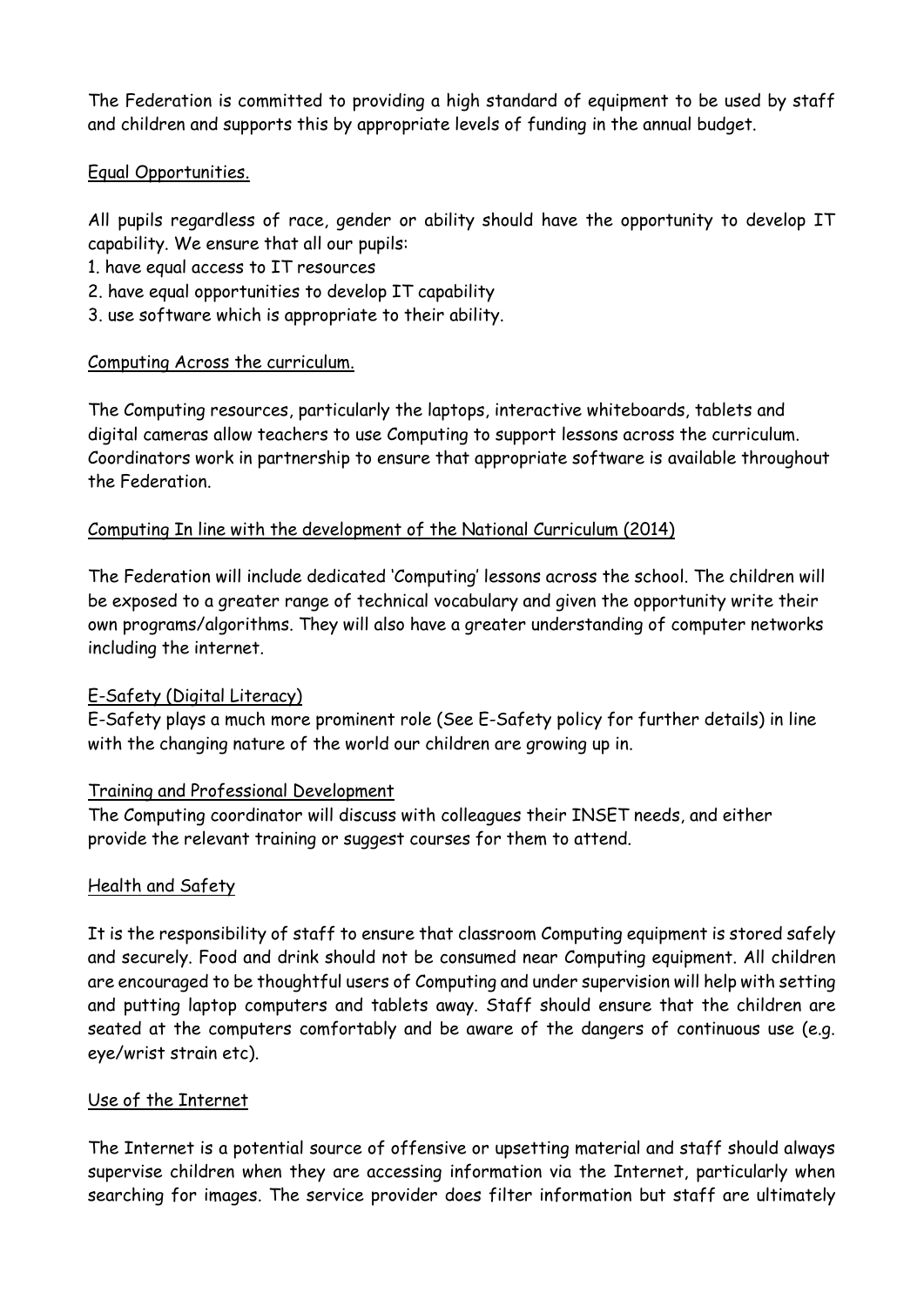responsible for information accessed by pupils. When possible, staff should search for files and save them locally for children to access through the school network. Children in KS2 all sign an agreement to say they will be sensible users of the Internet.

# Blogging

Children will be able to contribute towards a variety of blogs during their time at Nettlestone and Newchurch Primary and all staff are aware of the importance of reinforcing the basic rules of Internet safety with their classes. Note: Please see the Internet Safety Policy for additional information.

This Policy should be read in conjunction with the following policies:

- E-Safety policy
- Acceptable Use policy
- Social Networking policy

This policy will be reviewed every 2 years or as necessary in line with National or local requirements.

# **Appendix**

# **Computing programmes of study: Key stages 1 and 2 National curriculum in England Purpose of study**

A high-quality Computing education equips pupils to use computational thinking and creativity to understand and change the world. Computing has deep links with mathematics, science, and design and technology, and provides insights into both natural and artificial systems. The core of Computing is computer science, in which pupils are taught the principles of information and computation, how digital systems work, and how to put this knowledge to use through programming. Building on this knowledge and understanding, pupils are equipped to use information technology to create programs, systems and a range of content. Computing also ensures that pupils become digitally literate – able to use; think critically; express themselves and develop their ideas through, information and communication technology – at a level suitable for the future workplace and as active participants in a digital world.

# **Aims**

The National Curriculum for Computing aims to ensure that all pupils:

- can understand and apply the fundamental principles and concepts of computer science, including abstraction, logic, algorithms and data representation
- can analyse problems in computational terms, and have repeated practical experience of writing computer programs in order to solve such problems
- can evaluate and apply information technology, including new or unfamiliar technologies, to analytically to solve problems
- are responsible, competent, confident and creative users of information and communication technology.